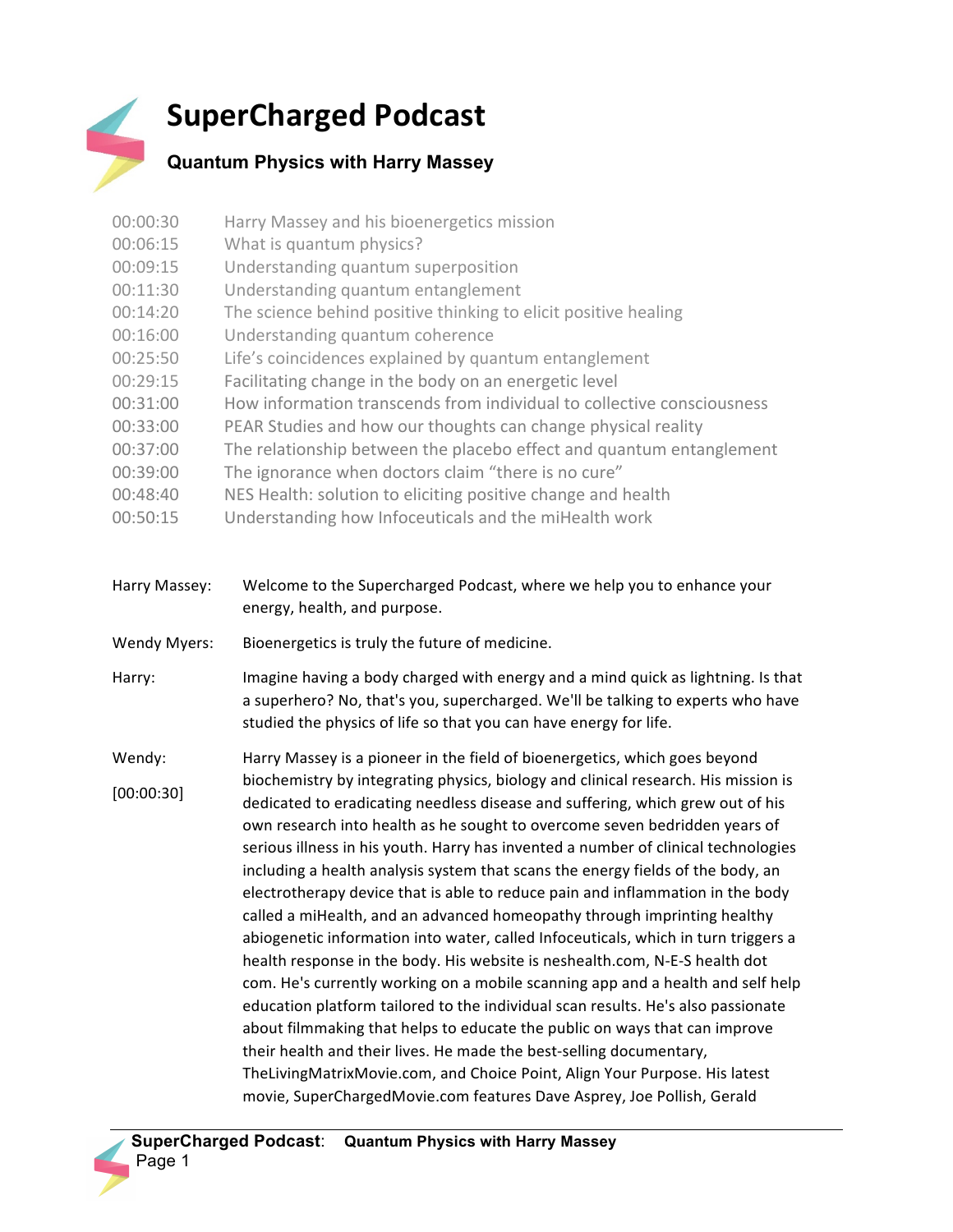Pollack, Dr. Steven Sinatra, and Sarah Turner. Hello everyone. My name is Wendy Myers. Welcome to the SuperCharged podcast. I'm talking today with NES Health founder, Harry Massey. We are doing this podcast together. It's so exciting. I love talking about bioenergetics and how it impacts our health. Today we're going to be talking about quantum biology and how this relates to health. We're going to be talking about some underlying concepts about quantum physics. It'll be kind of a heavy podcast, but necessary to help you understand exactly what quantum bioenergetics is all about. Harry, thank you so much for joining us.

- Harry: Hi, Wendy. It's always great to catch up. I think we were both together only a few days ago at the annual Genius Network meeting. That was pretty interesting, because there was Naveen Jain there who he built a company that's trying to mine asteroids out in space, but also got a company called Viome that is, yeah, that's actually also got a similar mission to both of us, which is to make illness a choice. Yeah, it was nice meeting up with him. Anyway, yeah-Yes. So we're going to talk about EMF today, electromagnetic fields, or pollution, EMF pollution. So, why don't you tell the listeners a little bit about yourself and your background.
- Wendy: Yeah, that was so much fun.
- Harry: ... let's get into quantum.
- Wendy: Yea, it was so much fun-
- Harry: It was a lot of fun.
- Wendy: ... hanging out with all the millionaires and billionaires, and people that have really exciting companies that are trying to help other people. Naveen Jain is such a nice guy. I love that concept that illness is a choice. I think also with bioenergetics, that really hits home even more because I think with how bioenergetics is going to affect modern medicine and change how people are facilitating physical change in their body is going to be so much more effective with bioenergetics, and really hold that true that illness is a choice.
- Harry: Well, I mean it truly is and I mean just to make the choice really clear for people. If you're going with pharmaceuticals, if you're going in the pharmaceutical lobby and taking your pills ... The CEO's of pharmaceutical companies, literally their job is to keep people on those pharmaceuticals for, well basically for as long as possible because that's how they make profit. That's how they make money. Their job and the pharmaceuticals companies job is not to cure illness, it's not to heal illness. It is basically to keep people on a chemical for as long as possible. Unfortunately of course, when you take a lot of chemicals, they are pretty toxic and you drop dead in the end. That's one choice. There's many other choices for getting your health back, but the biochemistry choice I would say is not a good one.

Wendy: Yeah, there's more than one way to skin a chicken. The reason I'm here to teach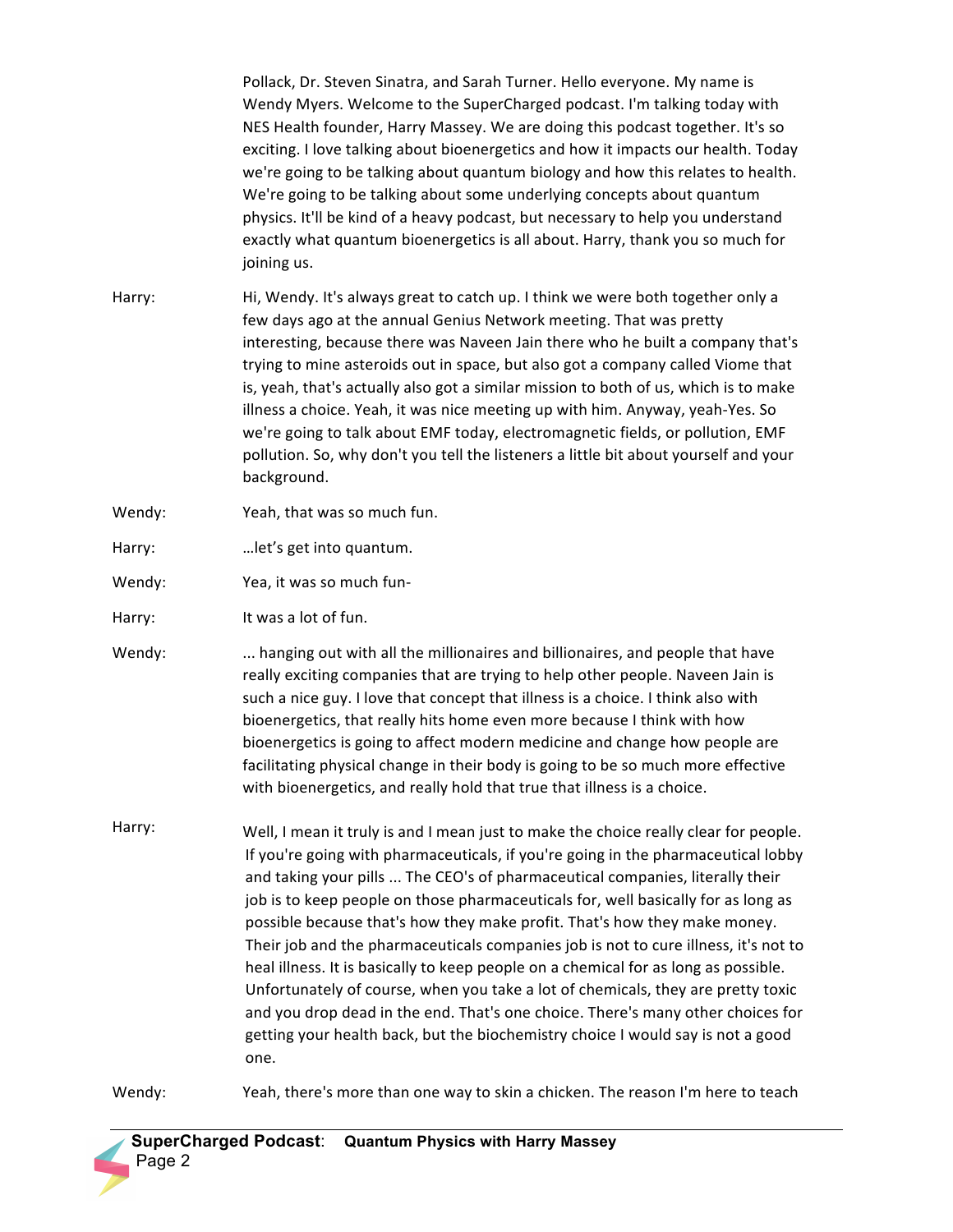people bioenergetics is because number one, it's helped me so much, and also because my father died as a result of polypharmacy, being on 10 medications, statins leading to diabetes, leading to cancer, then ultimately the cancer treatments killing him within six months of his diagnosis. Bioenergetics is the future of medicine. That's why I'm here talking with you, trying to educate the audience about how dramatically bioenergetics can impact their health and impact their family's health. It's such an easier, less expensive, far more effective protocol than what is offered in modern medicine. That's what we're going to be talking about today, is how quantum physics and how it relates to your health outcomes specifically. We're going to get into some heavy stuff here, but I think it's very, very fascinating for people to understand some basic concepts about quantum physics so they can understand how bioenergetics affects their biology.

Harry: [00:06:15] Cool. All right, well I think we should get into it. I love the quantum aspect. Quantum physics is, it's not necessarily a day-to-day thing, yet our everyday reality is basically ... I mean, all the word quantum means, so it doesn't freak people out, it just means the ... it's really, all the word quantum is, is small. It just means it's a small packet of something. What we're going to talk about today is basically the world of the very, very small and then how that applies to getting your health back, which is pretty interesting territory.

Wendy: Just for anyone needing a basic primer, what is quantum physics?

Harry: Quantum physics is basically the physics of the very, very, very small. It basically means we're looking at reality at a subatomic level. The thing is, the thing in quantum physics is the rules basically start to change because in our conventional normal type of reality, things sort of obey newtonian type principles. Like if you drop something, the gravity works and the phone will hit the ground, or with mechanics, things just obey these more normal rules. But when you get into the quantum world, the rules of reality start to change and actually start to get really, really weird. People might've heard of these concepts of quantum superposition, quantum entanglement and quantum coherence, which we'll get into in a minute. But basically, particles can start to do all these crazy things. They can seem to be in many places at once. Things are able to communicate non-locally. People talk about this particle wave duality if like, is it actually a particle, or is it a wave? Basically, when you're looking at the very, very, very small, things actually start to actually disappear. Reality seems to turn into, well, actually just pure energy fields and just possibilities. It gets pretty interesting, but the most curious thing of all of it is our everyday world ultimately is constructed of the very, very small. There is no separation between our day-to-day lives and quantum physics, yet very rarely do we actually think about how quantum physics really affects our life and especially our health. It has massive implications for health, just massive.

Wendy: Yeah. I started doing your program NES Health a year ago, and I've learned about so many different concepts related to quantum physics and how our bodies communicate, about how they communicate in our ... we have like an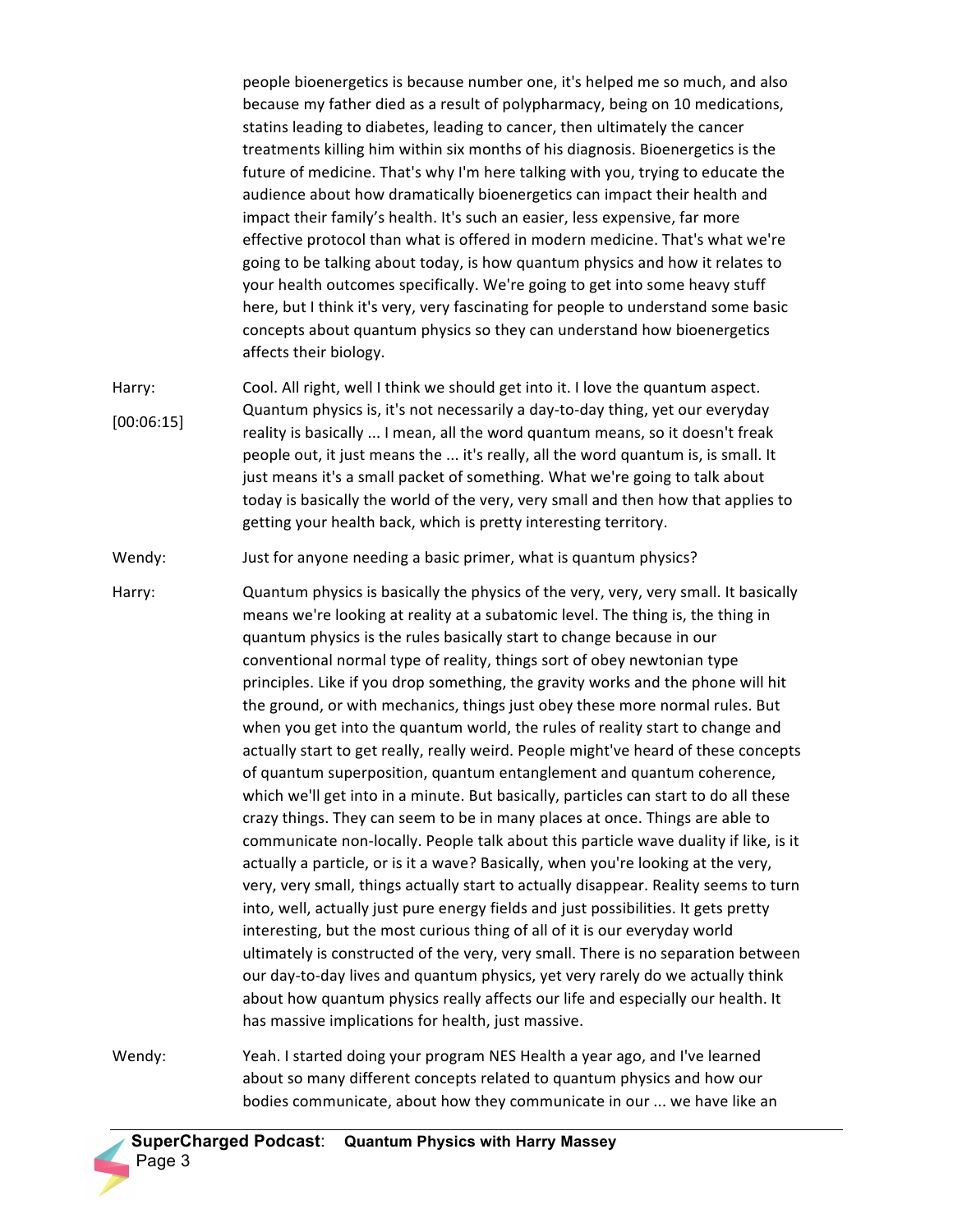- [00:09:15] energetic field where all this communication is happening on the quantum level. It's completely revolutionized how I think about our health, how our health is affected, and how we produce true health, how people meet their health goals. Let's talk about some of the top principles in quantum physics, just kind of a textbook review of what the top principles are. Let's start with quantum superposition
- Harry: Sure. Quantum superposition. Basically what that's inferring is that a particle can be in multiple places at once. Basically, it's referring to basically how a particle is really a wave for an observer who has observed it. I don't know if you've heard of the observer effect, but it's basically a very classical experiment where you fire some photons through ... well, it's called the double-slit experiment. The question is, which slit does the photon go through? Basically, the end result of that is a photon basically goes through the slit depending on where you actually observe. If the observer is looking at slit A, the photon goes through there. If they're looking at slit B, they go through there. But the reality is, it's actually a wave and it's actually in all positions or multiple places at once, but only the observer, which another way of saying the observer is intention, and another way of saying intention is thought. Basically, the experimenters thought processes are able to change where a particle is. That's basically quantum superposition.

Wendy: Okay. Let's talk about quantum entanglement.

- Harry: [00:11:30] Well, quantum entanglement, that's a really interesting one as well. But basically, a particle is able to ... what it basically is saying is that a particle is able to have a relationship with another particle, so it's able to communicate nonlocally. That word non-locally, all that means is basically that you can get instantaneous communication at a distance between one particle and another. The simple fact of reality is, is absolutely everything in our world and in our bodies and in our lives is actually entangled with each other. We're all basically this set of relationships between each other. Every single cell in your body is able to communicate with every other cell in your body. Actually every cell in my body is able to communicate with every cell in your body, Wendy, which is, we're sort of having quantum sex right now, which is pretty interesting.
- Wendy: All right, we're just having a quantum relationship.
- Harry: We're having a quantum relationship. Why does that matter for health and for biology? Well, it basically opens up this whole ... As I say, we talked about biochemistry a bit. We're all used to this idea that you need a chemical running around your bloodstream to tell each cell what to do, to communicate, but that isn't the only communication system. In fact, there's a far, far superior, way more efficient communication system that happens because of quantum entanglement. Basically, every single cell is able to communicate with every single other cell in the body. If that's true, which it is true, it basically means the coordination and control problems of the body are solved because it is an ageold in biology and health. What's actually the ultimate control system in the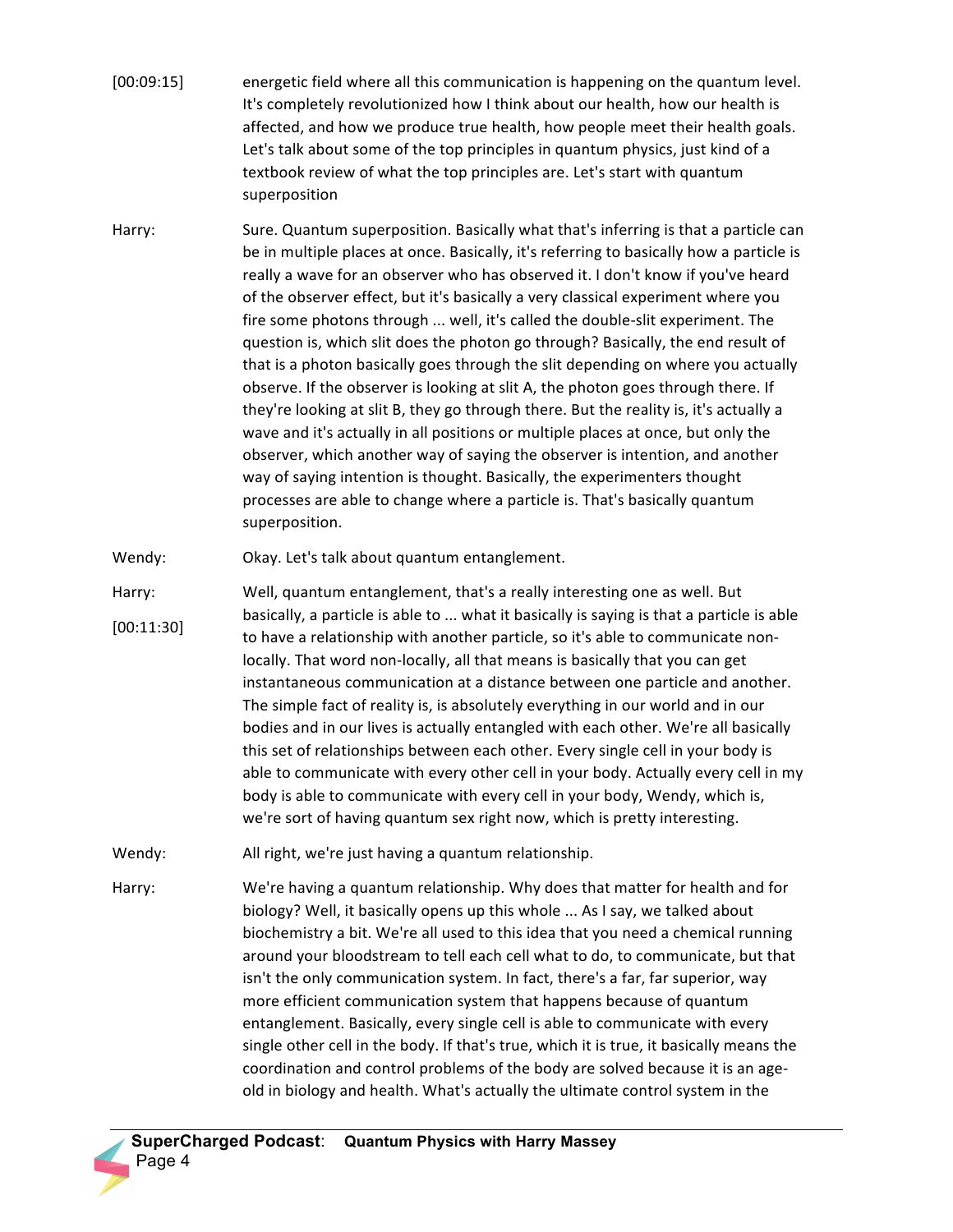body? And it's like, "Oh, well it's chemistry." People are like, "Oh, chemistry's too slow. What's controlling the chemistry?" "Oh, well it's genes." Then, "Well, but the genes just seem to be this, just this library. They're just some bunch of proteins and then some bright spots." "Well, it's the master gene that controls the other gene." "Well, what controls the master gene?" It sort of all ends up in bullshit, frankly. But yeah, you need this other control system, which is obviously, in bioenergetic terms, we call the body field. But in quantum terms, it's basically because of quantum entanglement, that absolutely everything in the body is communicating instantaneously and non-locally.

Wendy: [00:14:20] Yeah. An example of that, there's a lot of scientific research to show this is how, when we're trying to heal our body, say you have cancer, a health issue, you need to be sending positive healing messages to your body. With that, the positive thinking, you can elicit a profound change in healing or eradication of a disease by constantly doing imagery, imagine your immune system killing that disease, or killing that infection, or whatever the case may be. It works amazingly well. Or, you can send negative messages. Why is this happening to me? I feel sick. I'm always in pain. I don't want this, fighting it. You've released all these stress chemicals, and inflammation and all these other negative things start happening in your body. There's a lot of research to support this. That's one explanation of quantum entanglement.

Harry:

Yeah. That's exactly it.

Wendy: Let's talk about coherence. This is the last concept I want to talk about.

Harry: [00:16:00] Yeah, it is. It is, hold on to your hat because it's not the simplest concept. Its definition is that ... Just remember that in quantum, a particle can be a wave, basically which just means it's in multiple places at once until the observer effects comes in. What quantum coherence is saying is that all parts of the wave are, they basically have an intelligence that's able to feel out the most efficient path. What it's basically saying is that there's a source of intelligence or information that's basically directing how a wave turns into particle and what path it goes down. Now, that might sound like doubley-dutch but I'll just give a really concrete example. If you take photosynthesis. Photosynthesis is just a, it is a complete miracle. But basically, believe it or not, when a photon hits a, well, it basically hits a leaf, it's able to know exactly ... it's able to take not 90%, not 50%, the 100% most efficient path through the leaf to be able to, when it's in structured water inside the leaf, to be able to charge and spin off an electron, which is basically the fuel. It's basically the energy source of the plant. It basically knows the exact, most efficient path to get through the leaf and out the other side to transfer as much energy from that light particle while it's in the leaf. That's sort of insane that the reason it's able to do that is basically this rule out of quantum physics of quantum coherence, that there is actually an intelligence in our bioenergetic world, I call that information. But basically, there's an intelligence behind the path of a quantum particle. Obviously this is happening with photosynthesis, but it's basically happening in many, many other biological processes in our body. This really is why you can call it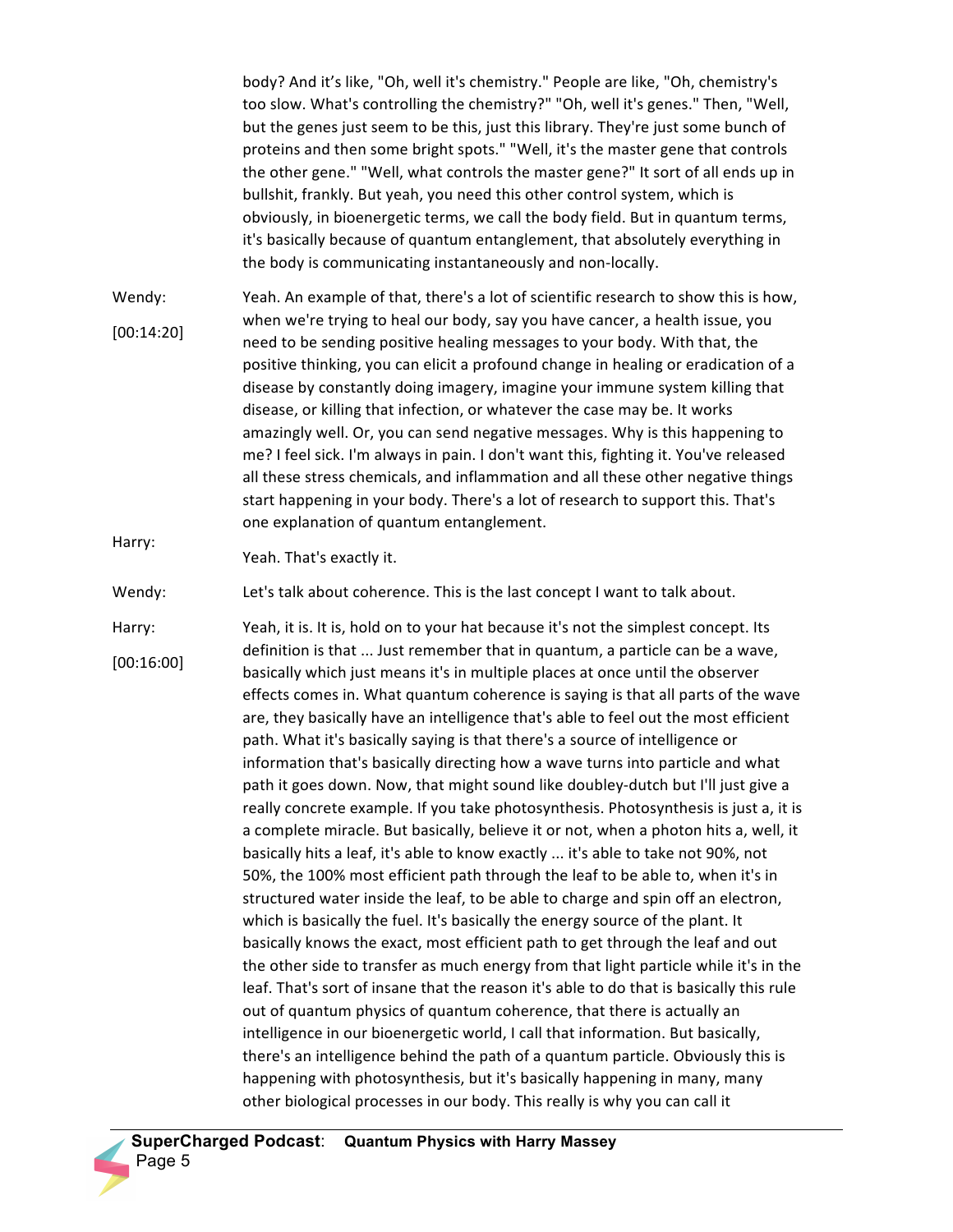bioenergetics or you can call it information medicine, but it's one of the most primary reasons basically why information is able to affect the body, because this concept ... I guess we haven't explained that for listeners. If you're looking at energy, there's a pattern behind energy, which is the information. Information basically describes how energy is working. You're able to affect health both through energy, through optimizing energy, but also the information that's behind the energy, if you like, that's directing the energy with exactly what to do, which is just pretty amazing. But it's not some woo concept, it's just a very ... I say, those three things in quantum physics, they're very, very well researched. It's basically the fundamental building blocks, but our reality is quantum superposition, quantum entanglement, quantum coherence. As you go up into life and reality, well, those are the fundamental building blocks underneath everything. That's also why something is intangible as information can actually affect your body, it's because information is able to direct, well, it's basically able to direct particles and energy within your body to take the most efficient path basically to make your body work properly.

- Wendy: Yeah. These are concepts. That quantum concept is something we're going to be talking on this podcast, about how it relates to our health, and how we can quantum-ly affect health in a positive way. But this is also something being used in computers, quantum computers, the way of the future, quantum telecommunications is possible with our cellphones. There's a lot of different industries that are going to be using communications in a quantum way because it's far more efficient and lucrative in those industries. But we're going to bring it back down to health. What does quantum physics have to do with health and our biology? How do we affect changes in our cells quantum-ly?.
- Harry: How do we affect? Well, basically because we want to change or improve that quantum coherence. Generally, when someone's sick or you have disease, there's a variety of ways of looking at that. But a simple way of looking at that is basically your control system has gone wrong. If you're sick, it basically means a cell is not doing what it's supposed to. Why are different cells not doing what they're supposed to? Because they're getting the wrong information. They're getting the wrong instructions. That field network between all of the cells has gone wrong. So yeah, from a quantum point of view, or that concept of quantum coherence, we want to make the body field, that interconnecting communication between all the cells, more coherent again. We want it to become completely efficient. I should've perhaps said that. So, in a leaf when photosynthesis is happening, if the plant has a disease, quantum coherence starts disappearing. It starts becoming more inefficient. But when something is working optimally, it has coherence, and that's because the information behind it is directing communication in the proper way..

Wendy: When you say the human body field, you're referring to our body's energetic field that we have. That's where the majority of the communication takes place to then facilitate change in our physical body. Let's talk a little bit about that concept. I think a lot of people understand how our cells work physically, our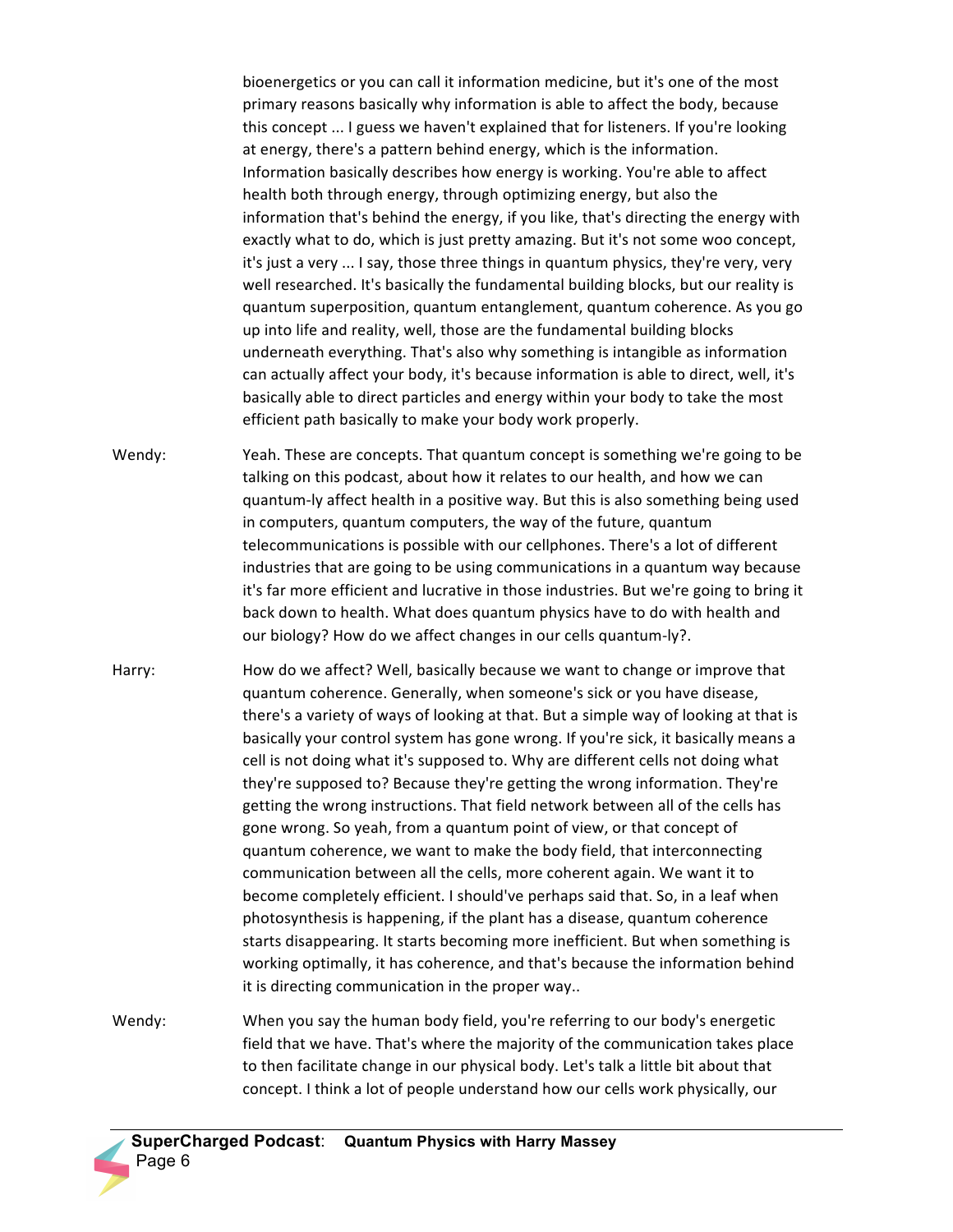body works physically, and our body communicates with hormones and chemicals. Pharmaceutical drugs can foster a change in our body physically. But let's talk about how cells communicate at a distance without physical communication.

Harry: Sure. Imagine you've got a cell. On the cell membrane, you have little protein receptors that sort of pop up. Now, I guess the normal way of thinking about it is these protein receptors, a chemical molecule comes along, it interacts with that protein, and that protein basically gives the cell an instruction and the cell does what it does, which might be unveil a new bit of genetic material. It might be growth, repair, et cetera, et cetera. Now, that's all well and good. Those chemical receptors absolutely exist, but it's not the only mechanism that's going on. There's also receptors, they're actually the same receptors, but if you like, you could imagine them as different receptors. There's basically also receptors that are able to pick up field messages. What I mean by the field is there's basically information and energy fields that are occurring in the body. These field receptors, when they pick up a message, they basically then instruct the cell with exactly what to do. If you like, we basically have these two communication systems going on in the body. One is the conventional, biochemistry communication system, which by the way is rather slow and inefficient. A chemical has to travel down the blood and get to the cell, and then it does something, et cetera, et cetera. Then supposedly that cell creates another chemical that flows somewhere else and something else. That isn't a very good way of coordinating trillions of cells in the majesty that we call life, because we literally have trillions of reactions going on every single second in, what is it, like 60 trillion cells in our body, let alone the hundreds of trillions of bacteria that also can be communicating, which is a whole, I guess, different question.

Wendy: Yeah, and how quickly everything happens can not-

Harry: Yeah, how quickly it happens.

Wendy: Harry: ... be explained physically. The amount of ATP produced in our mitochondria, our little cells powerhouses, that amount of energy cannot power our ... the little that's produced cannot account for how much energy our body actually uses.

> Yeah, that's between, I think it's around 25% of the energy in your body comes from, well basically comes from food. The other major, major source of energy is basically sunlight and radiant heat and electrons, but mostly I say it's radiant heat. But yeah.

Wendy: Yeah. That is all taken in. We also have source energy as well, where we are able to, what is it, create energy in our body's energetic field to power our bodies. Everything is interconnected in our universe. You've talked about some of these concepts. Can you explain that a little bit more, about how everything in our universe is connected, and how so many different things like EMFs and other

[00:25:50]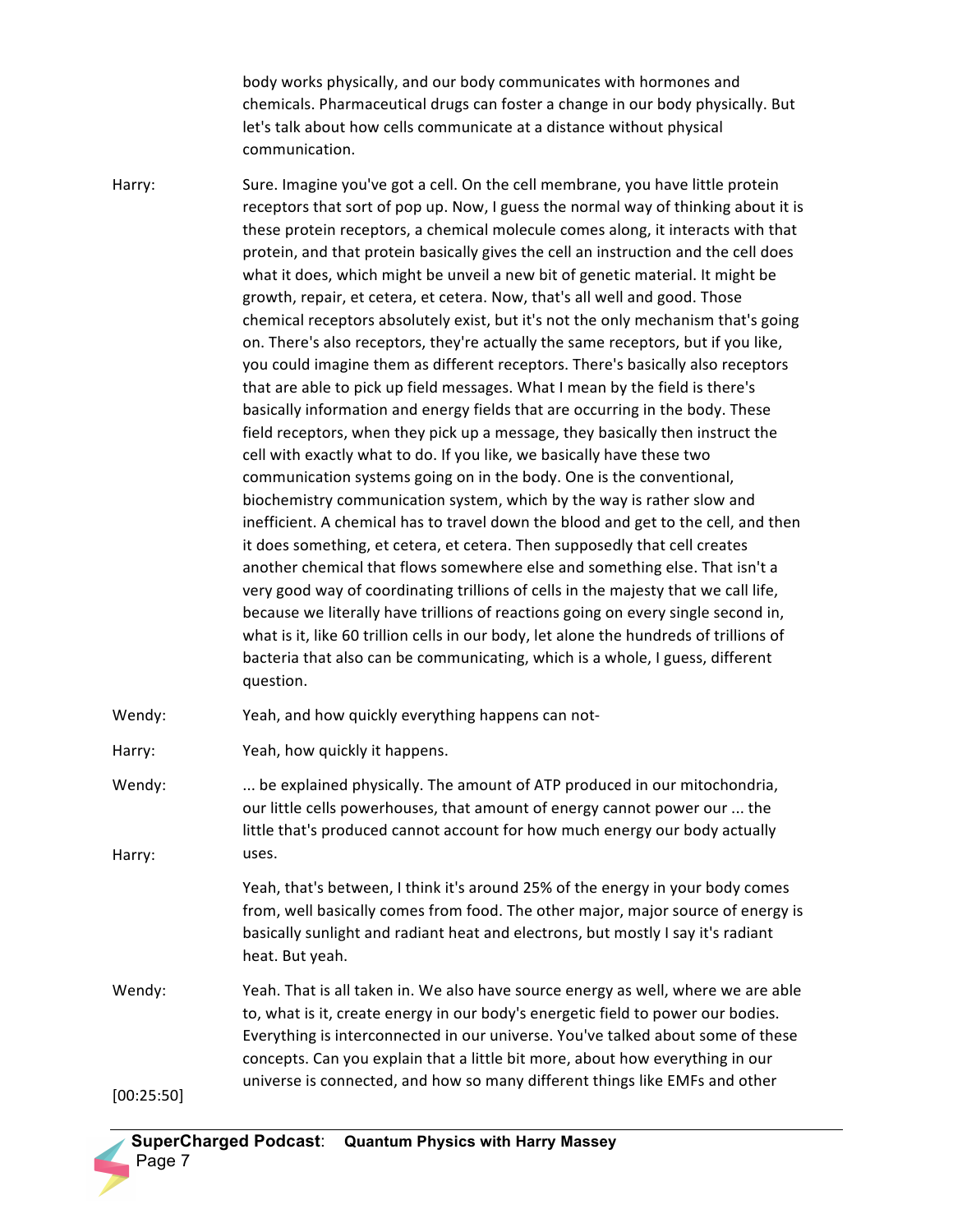## Harry:

:

things can affect our body's energetic field and physical functioning?

Yeah. Absolutely. In that second concept we were talking about, about quantum entanglement, that's basically saying that particles each have a relationship with each other. Now, that's actually true at all levels of reality, if you like. When we're looking at ourselves and how we're interacting with the world, basically we, as I say, me and Wendy are entangled. If I have a thought, even though Wendy and me may not be talking on the phone, she might have the same thought the same time. If I think of a thought and think of Wendy, most likely she'll have that thought and she'll think of Harry and that thought. You can't necessarily say, "Did I think it first or Wendy thought it first?" It just happens at the same time. I'm sure people have lots of examples of the phone rings and you know exactly who it is because the instantaneous communication of that information, that just happens instantaneously and then you pick up the phone and, oh yeah, by golly you were right. A lot of NES was created like that actually. Peter used to live in Spain and I used to live in England. Yeah, we would do that every day. We'd have these great ideas, and then we talked to each other in the evening and relay the same ideas to each other. It's like, "Okay. Cool." A lot of NES got built through quantum entanglement. Same with a lot of our films actually who have got built through quantum, quantum entanglement, which is ... It's a much more efficient way to have to explain everything on the phone call. Of course the closer the relationships you have with people, the more entangled you get. I remember way back, I think I didn't know that until I was 26, I think. Curiously, as soon as I read about that, you just suddenly start noticing it just happen in your life continuously. It might have happened before and I didn't notice it, but I think once I noticed it, I'm pretty sure it happened a lot, lot, lot, a lot more, which was pretty fun.

Wendy: [00:29:15] Yeah, I'm really thankful for NES Health and even you introducing me to bioenergetics, and bringing a lot more awareness to how intuitive I am. We kind of think about things, oh that's coincidences, or you're saying things at the same time, and little coincidences like this, but I didn't realize how profoundly being aware of your intuition and receiving other people's positive or negative messages or whatever, how much that can dramatically positively impact your life when you have awareness of that because you also become more responsible about the messages you're sending out into the universe. Am I thinking positive thoughts today? That's going to affect my body physically. Am I sending positive effects about this person? That's going to affect that relationship. We can take those same kind of concepts and think about, how can we facilitate change in the body on an energetic level to produce physical health? That's what this whole podcast is about. All the different modalities we discuss on this podcast-

Harry: Yeah, well the strength of the interaction between your thought processes and everything that goes on in your life is just incredible. People say, " Well, yeah, if you're negative, you attract negative. If you're positive, you attract positive." But it really is much deeper than just these interactions, but I mean, literally if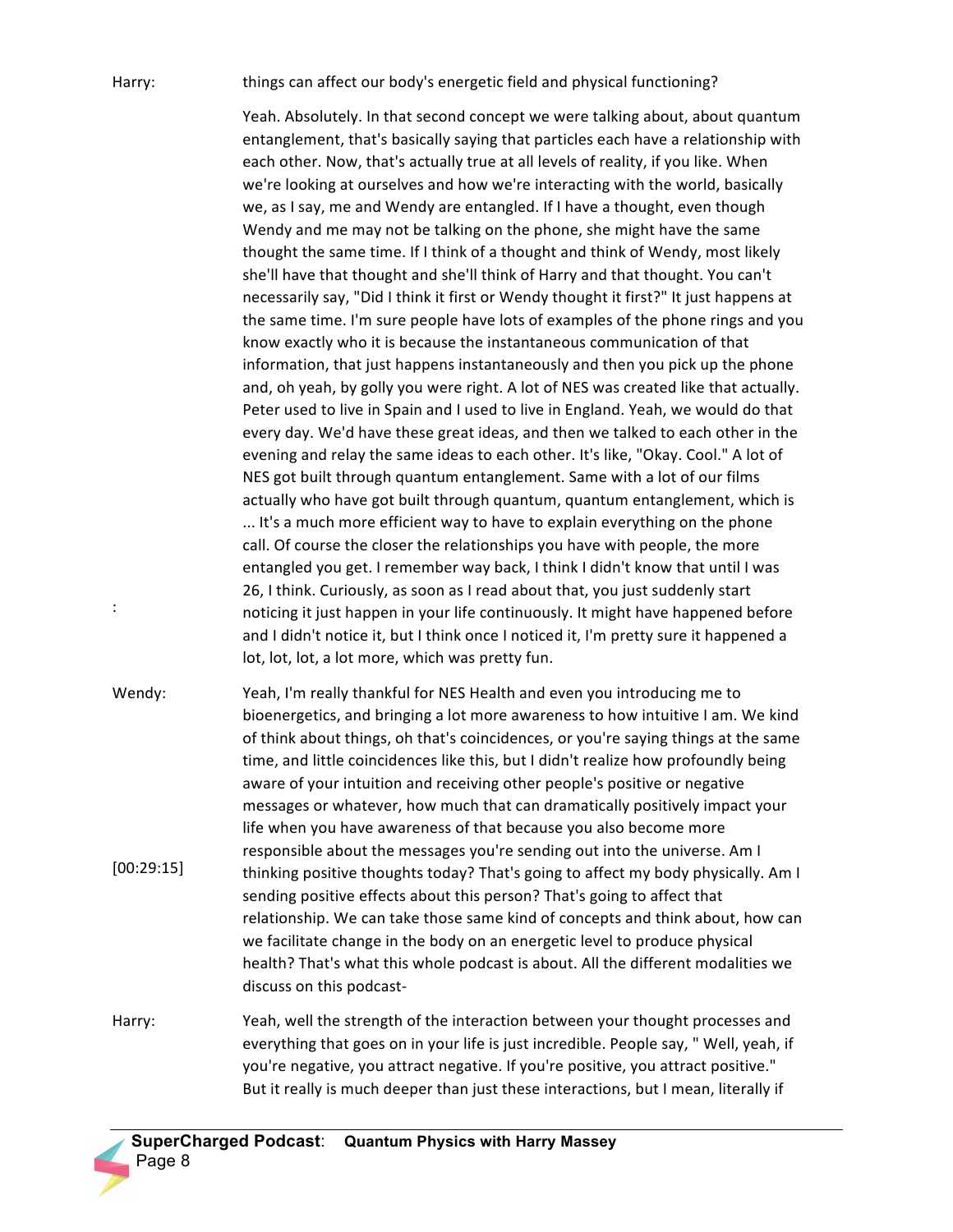you're full of all these fears and thinking all this stuff, unfortunately because of quantum entanglement, these scenarios start basically playing in your life because you're entangled with these people and other things around you. Now, those thoughts get picked up in their head without you ever saying anything. Then they relay back negativity to you, and you just get in this horrible little cycle. Obviously the exact opposite can happen. I always try and catch myself if I go into these spins and obviously we all do. That is a big reason why meditation, I think is proven out over thousands of years to be so helpful for people because it does gives people a space each day to sort of stop, ground yourselves, get some reflection time and stop their negative thinking, and turn it around into the positive. But yeah, one of the reasons it has all these great impact on your life, it's not just that it calms you down, it actually helps entangle things in a more positive light with all of the other people who are picking up those thoughts, which is to a great benefit.

Wendy: [00:31:00] Yeah. That leads into a discussion about individual consciousness creating information fields over time that create a collective consciousness. Can you talk a little about that?

- Harry: That was quite a statement, Wendy. Sure.
- Wendy: I've been thinking a lot about this.
- Harry: Oh, this is good. This is good. Yeah. Well, as I say if we're ... if you like. Thought is basically no different to this concept of information. Thought is basically an information field. This is pretty deep, but okay, we're on a deep podcast so we might as well go there. Over the millions and millions of years of the evolution of animals on the planet, what is this thing called consciousness and where does life come from? It is an age-old philosophical debate if you like of what reality is. Yeah, for those of you who've watched The Matrix, The Matrix is just a whole load of information, software code. Actually, that's not so far off what reality probably is. From a physics point of view, the ultimate building block of the universe is information. Your information is more primary ... back to that concept of quantum coherence. Information is more primary than actual energy. People have argued over thousands of years at this point that the consciousness is really the fundamental thing, it's sort of behind reality. The more we're thinking and all of our consciousness and thoughts, and therefore information fields are all interacting over time, it ends up ... sorry, creating this collective consciousness which basically is, if you like, is our collective reality. I know that's pretty deep. I'm getting into philosophy at this point. But-Wendy: Well, let's talk about maybe an example of that. An example is the PEAR studies.

[00:33:00]

Harry: .... Yes. That actually is a really good example. When were talking about these things, I think we can all recognize that people's thoughts can be entangled and people know all sorts of instances of psychic phenomena. The way the PEAR studies is, is it's not just thought to thought or person to person. Your actual

Can you talk about that, just to help explain these concepts?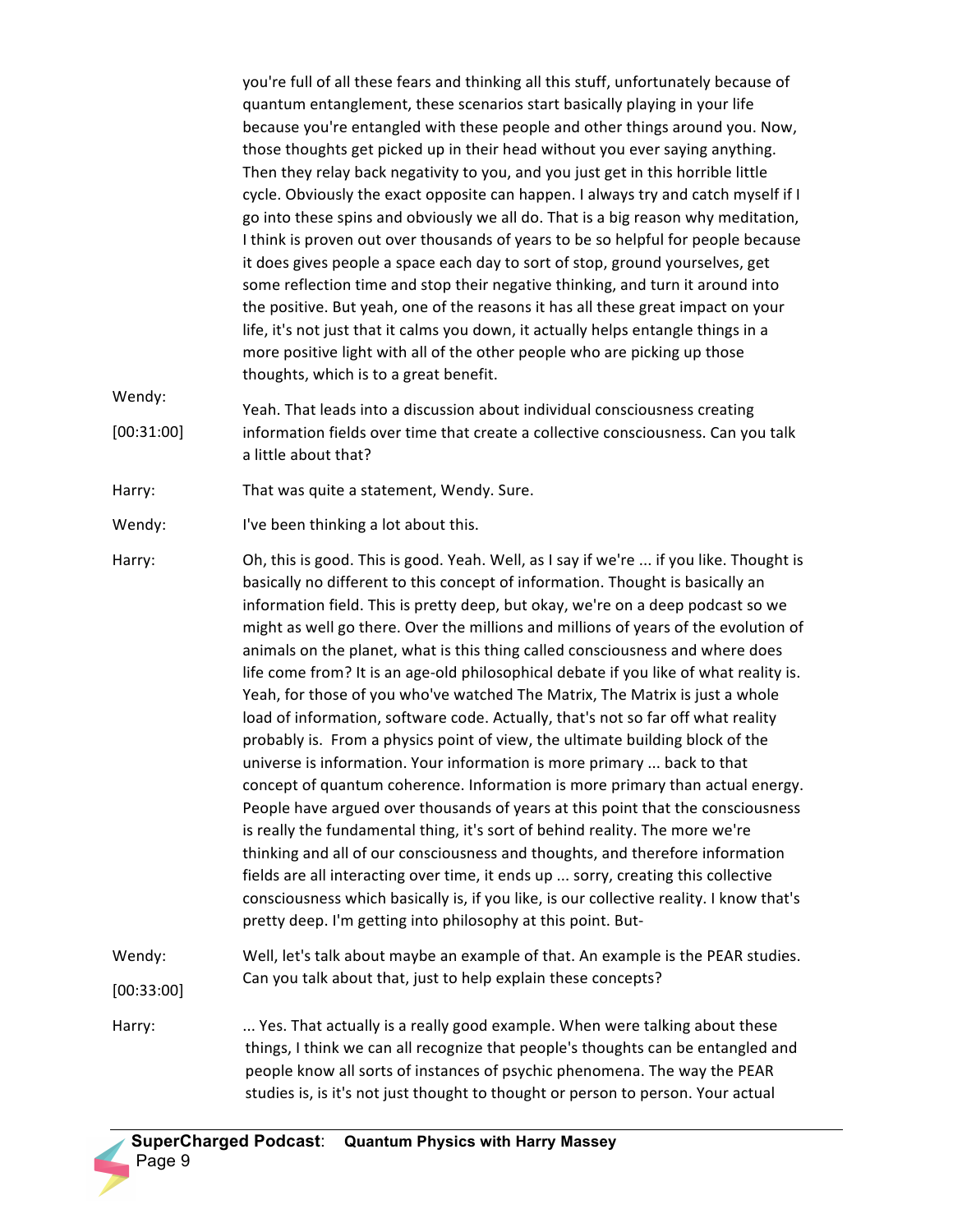thought or consciousness can actually affect something physical. Now remember, all something physical is, is actually information and energy fundamentally. It's not anything physical. Basically Princeton University, over a 25 year period, they did thousands of experiments where they were basically seeing if someone through intention could affect a physical outcome. They chose something relatively subtle, which was random events. A random event is just basically, if you like, it's like flipping a coin, if a coin is heads or if it's tails. When you flip it, it's randomly either head or tails. Most the time, well, it should come out 50/50 if reality is normal. But what they found is actually the coin flip would come out more of the time heads if someone was focusing on heads, and more of the time tails if they were focusing on tails. Now, it's not all the time. It's around 54% of the time. They then tried that with a radioactive decay as a source of randomness with random numbers as a source of randomness, coin flips, marbles going down a pinball machine. All sorts of different forms. The end result of all that research is they basically proved that consciousness and intention was able, just pure thought was able to change our physical reality, which is mind blowing actually. It is and it isn't. If you're into quantum physics, yep, it makes sense. If you're not into quantum physics, which most of us were definitely not born with that and we're definitely not taught at school, it's not part of our everyday life, that doesn't make a lot of sense. But yeah. But anyway, the research has proven that out.

- Wendy: Yeah. That's almost like the power of prayer, where groups of people get together to pray to help someone in the hospital or help someone that's dying or whatever the intent is, because that does really powerfully affect the person who's the focus of the prayer.
- Harry: [00:37:00] Yeah. It's exactly that. It does, as I say, it has ... No, yeah. No, it does have a really important ramifications for health and healing. For instance, when you're with a practitioner or even just to see yourself, it is really important on both the side of the practitioner and the side of the client or the person trying to get well, as much as one can, to have positive thought about it. What I mean by that is visualize the outcome of you getting well. Visualize what it looks like. If that seems too extreme because you're in a really diseased, ill state and you can't quite visualize yourself running marathons, that's okay. Just take it way, way back and just visualize what a relatively small improvement would be. If your practitioner does the same, the coherence of that thought, well, across both the practitioner, and the client along with any therapy that you're doing and whether that's bioenergetics or anything, it doesn't necessarily matter. That's basically going to boost ... it's going to boost the outcome. One way of looking at that is of course the placebo effect, that the reason the placebo effect works is literally because of quantum entanglement. The placebo effect is a great, great thing. You always want to try and optimize that. It's the worst thing in the world to deny the placebo effect or be skeptical of it, all of that, because that basically is saying, "Well, I'm not going to use the power of my intention of my own thought or others to help get me better." By default, if you do that, most of you stay ill. Unfortunately, without that effect, it is hard to get better. I mean, really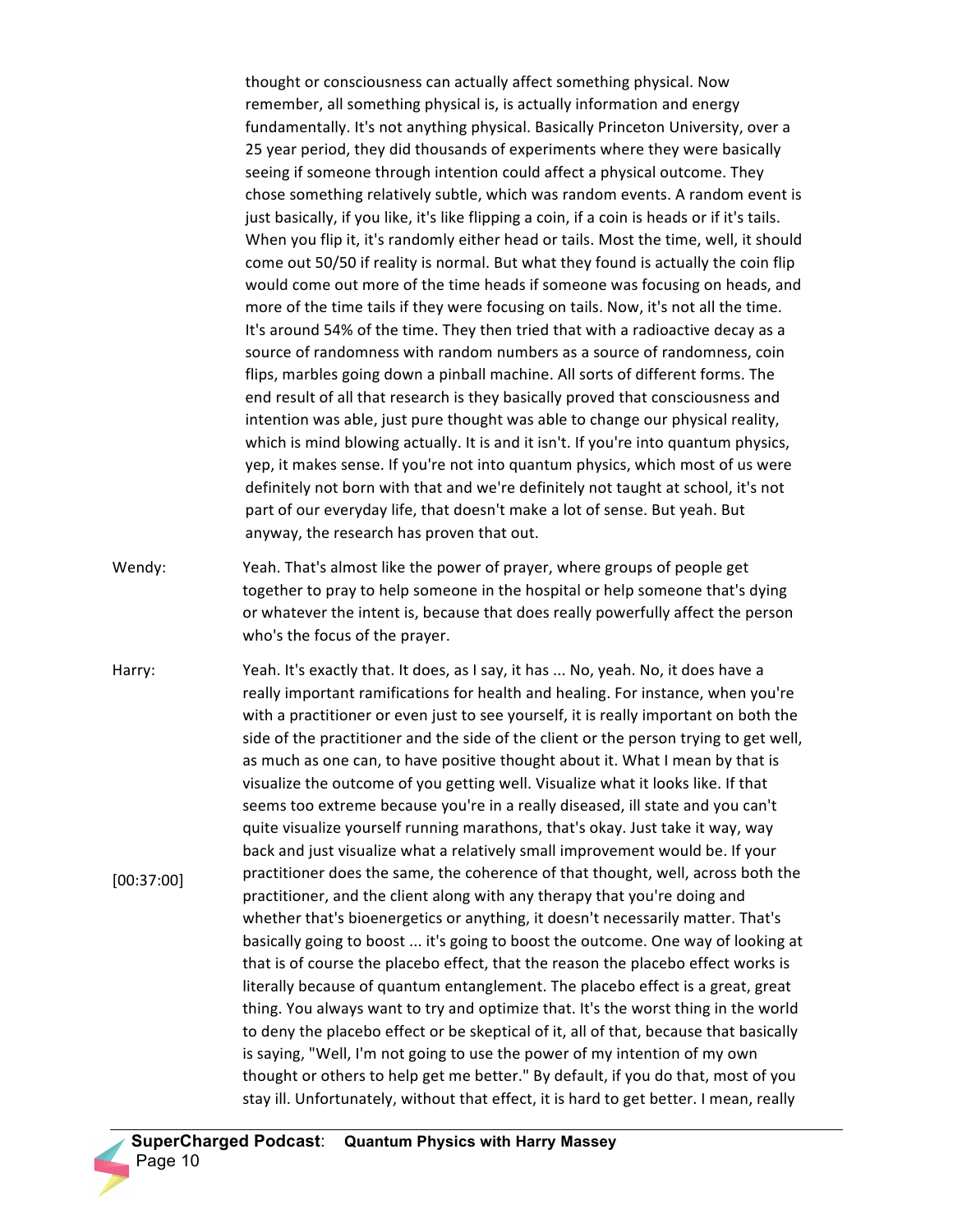|            | when you're trying to get well, from my point of view, you optimize everything.<br>Optimize great nutrition. Wendy's obviously teach us a lot about detox. You<br>want to optimize your thought, you want to optimize your therapies. Obviously I<br>think bioenergetics is best, but there's a lot of others. If you tackle things from<br>all of those aspects, that gives you the best chance to get well.                                                                                                                                                                                                                                                                 |
|------------|-------------------------------------------------------------------------------------------------------------------------------------------------------------------------------------------------------------------------------------------------------------------------------------------------------------------------------------------------------------------------------------------------------------------------------------------------------------------------------------------------------------------------------------------------------------------------------------------------------------------------------------------------------------------------------|
| Wendy:     | Yeah. One thing that makes me really angry is when people are at their<br>conventional medical doctor, and they get a diagnosis, say an autoimmune<br>disease, and the doctor says, "There is no cure." Or they have a cancer diagnosis<br>and say, "You have three months to live." Those lies.                                                                                                                                                                                                                                                                                                                                                                              |
| Harry:     | Well, it kills. It kills. Yeah                                                                                                                                                                                                                                                                                                                                                                                                                                                                                                                                                                                                                                                |
| Wendy:     | Lies. They kill people and they have this black cloud over them that they have<br>this belief that then translates into biology. It actually elicits a physical death<br>sentence                                                                                                                                                                                                                                                                                                                                                                                                                                                                                             |
| Harry:     | Oh it is. Exactly. Yeah, the opposite of placebo is nocebo. It's obviously equally<br>as strong. They say the placebo's around, whatever, I think 30 to 35% generally<br>that if it's done properly. I think you can get it way up to 50% or even higher<br>through really good focused intention. It's exactly, as you say, the same with the<br>nocebo. Yeah, you massively decrease their chances through that, through<br>announcing death sentences. It's not-                                                                                                                                                                                                           |
| [00:39:00] |                                                                                                                                                                                                                                                                                                                                                                                                                                                                                                                                                                                                                                                                               |
| Wendy:     | Irresponsible. It's so irresponsible. That's coming from a place of their inability or<br>the lack of their toolkit.                                                                                                                                                                                                                                                                                                                                                                                                                                                                                                                                                          |
| Harry:     | Yeah, ignorance obviously.                                                                                                                                                                                                                                                                                                                                                                                                                                                                                                                                                                                                                                                    |
| Wendy:     | Yeah, it's ignorance and the lack of knowledge. They're just saying, "I don't have<br>the tools to help you." That's really what that is. You have control in your health.<br>I have no control over this helicopter, but you have control in your health, and<br>the power of positive thinking and visualizing healing to elicit a healing change in<br>your body. It's incredibly powerful. We had Bruce Lipton on the podcast<br>previously, talking about the biology of belief and the whole concepts around<br>that. Super, super interesting podcast. Let's talk a little bit more about how does<br>quantum biology affect our concept of modern medicine. So let's- |
| Harry:     | Oh, well I guess that-                                                                                                                                                                                                                                                                                                                                                                                                                                                                                                                                                                                                                                                        |
| Wendy:     | help people make that shift.                                                                                                                                                                                                                                                                                                                                                                                                                                                                                                                                                                                                                                                  |
| Harry:     | Well, obviously we've talked about placebo and nocebo. In the ideal world,<br>doctors in medicine school would be taught about how to optimize placebo. We<br>will be studying how to get the placebo to work instead of 35 or 50%, get it to<br>work 80% of the time. God, if we knew that, we would solve all the health<br>problems completely. That'll be one thing. The other thing I find really<br>interesting, I guess, in medicine is this concept, the double-blind trial. Now in a<br>quantum world, where you have entanglement, the particle is not blind. The<br>particle is connected by definition. That has some pretty interesting                          |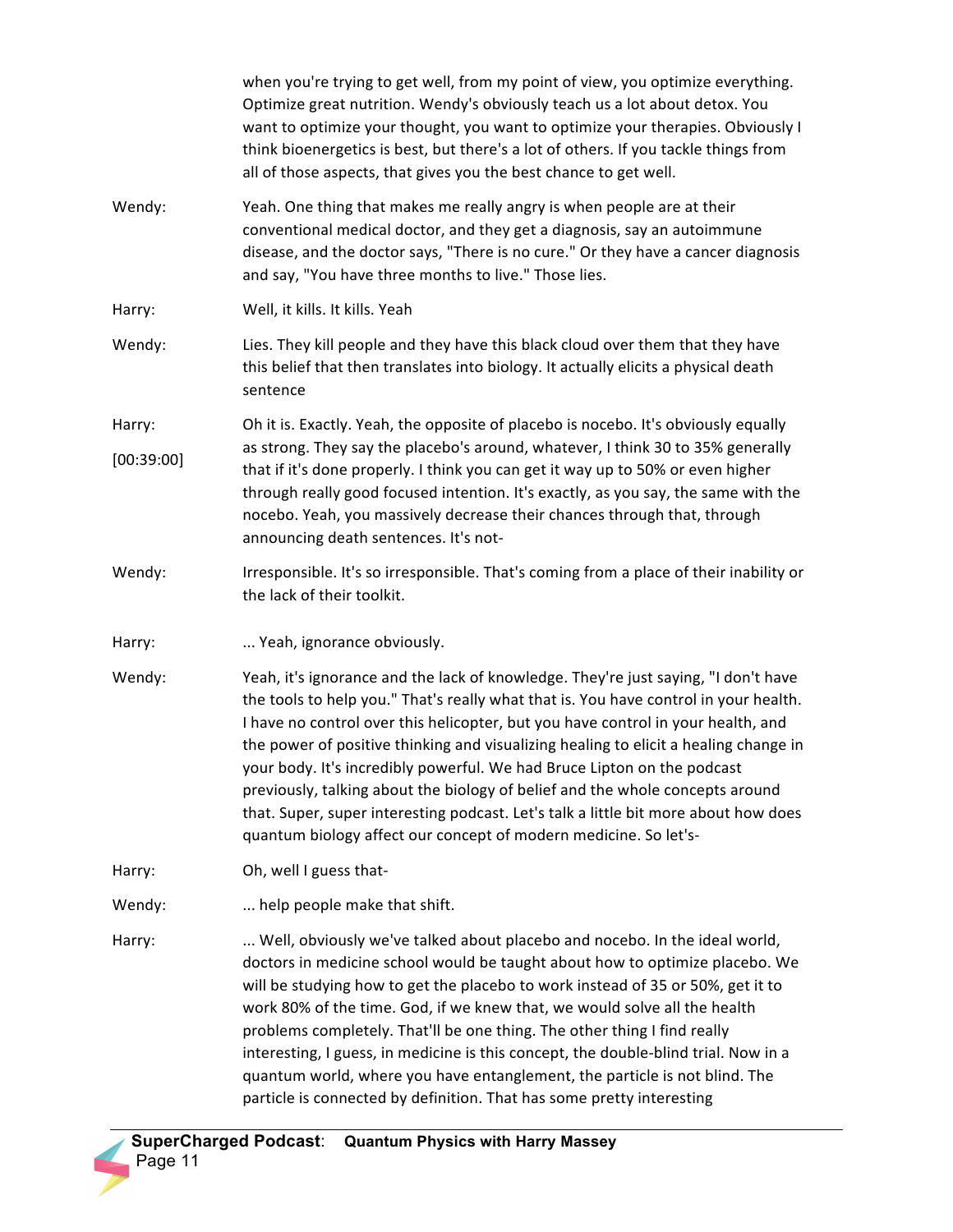ramifications. If you look into a lot of the trials that have been done, I mean all trials that have been done, you'll notice that the drugs that have passed, that come out onto the market, their double-blind trial data is generally really high initially. Then strangely enough, over 10, 15 years, it goes to basically to zilch placebo, then it often goes below zilch, into negative territory where you read reports of it killing off gazillions of people and all of that type of stuff.But then it ... Well, if you look at the drugs that have been withdrawn from the market, I know, was it Vioxx that was withdrawn five years ago? I mean, there's been a number of drugs that have got withdrawn because of all their nasty effects. Yet initially they had, initially they were published as extremely positive or else they wouldn't have been published. Then they went to neutral and then they go to negative. You're just like, "Why is it that?" The chemistry effect is one thing. I think the chemistry effect is basically mostly a bit of, mostly a toxic effect and wasn't generally any good. But the placebo side of it, because there's no such thing as double-blind ... how do I put it? Basically all of the researchers of all of the people in the trial, the media who might've been publishing stories about this great promising new drug trial, da, da, da. There might be hundreds of thousands of people thinking in their head, and maybe a few hundred at least are very concentrated, all have really positive expectations of that drug outcome. Now, that collective consciousness behind it will basically spike, it spikes the data even though it's double-blind because of quantum entanglement because there's no such thing as blind in quantum. Now, as that effect goes away and people are on to their next drug research trial and this and that, there isn't much intention behind it. There's not much consciousness behind the many more. It sort of dissipates and then it can go to a negative place too. It's probably just the toxic effect of the chemical. But yeah, I find that pretty interesting. I read about that in ... Which was it? Yeah, I think it was The Economist and the New Scientist. It was a few years ago. It was a great article on just doing this big data analysis on all of the double-blind trials over a 30 year period of the drug, of how successful they were and how the curve just drops off. It's pretty interesting. Now, see I can't necessarily prove it's a quantum effect, but at least that's my belief.

- Wendy: Yes. I just love talking to you about these concepts and bioenergetics. This is just what really lights my fire these days, because for so long, since I was a teenager, reading about in Scientific American, all the drugs and the most exciting drugs and cancer treatments and the double-blind trials, and just all these things that modern medicine holds in such high esteem as the gold standard in studies. Really a lot of that for me has fallen away, that kind of holding that-
- Harry: Yeah, so it's a house of cards. It is unfortunate, but yeah. The scientific ... it is a hard one. The scientific method that we're built ... god, I mean modern society's built so much off a scientific method. It does have some big flaws behind it, which really come down to the quantum rules underneath our reality. But yeah, if we understood and studied those and then created new scientific models, or other ways of doing trials that took that into account, we would in a better place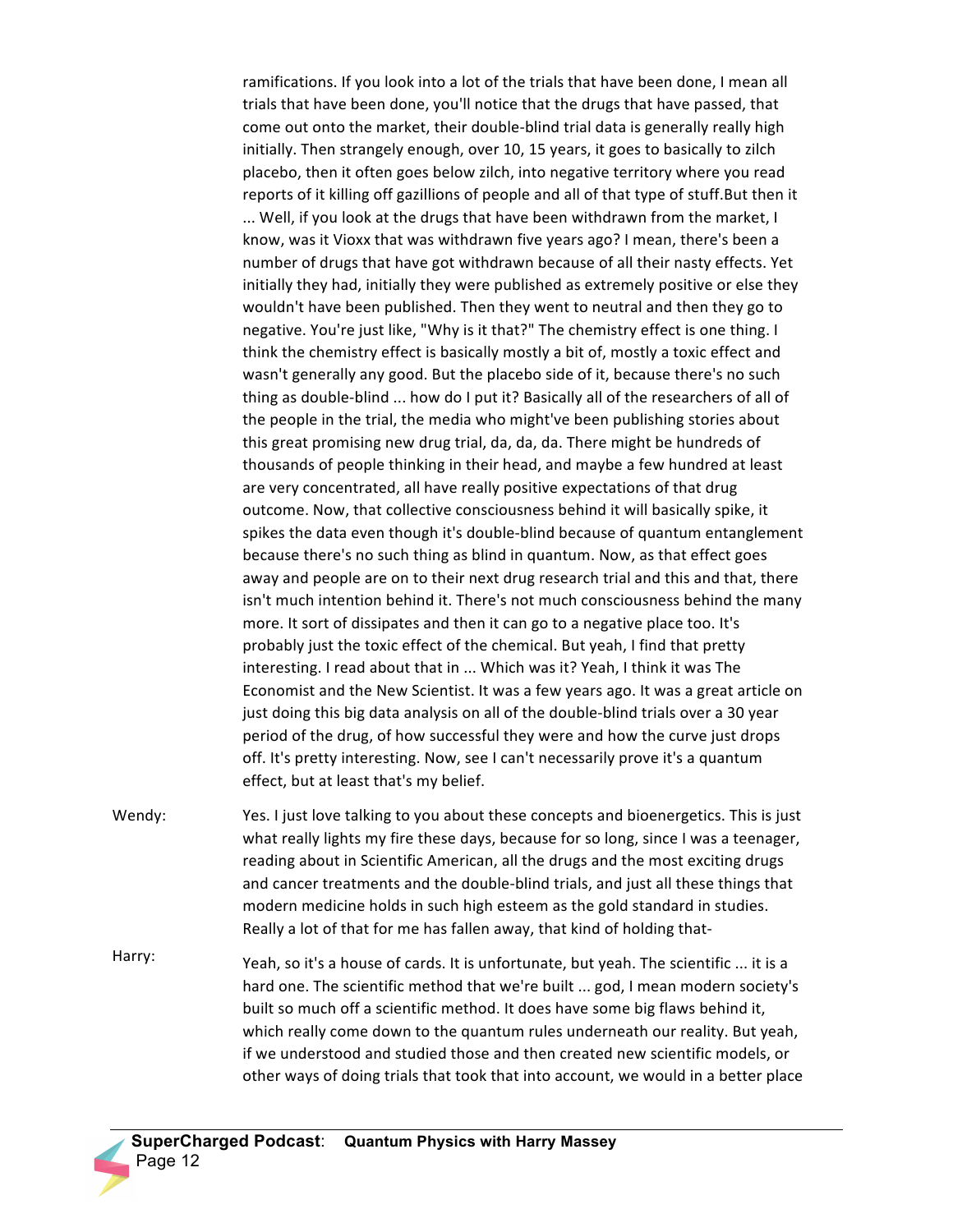than we are today. Hopefully that era will start to come.

Wendy: Yeah, I wouldn't want to be the person designing that study for sure.

- Harry: Yeah, it's not that straightforward. One way we're looking at it is, I guess back to that concept of the whole, well if you look at a drug trial for instance, another issue there is with that is it's just looking ... You've got this isolated chemical and it's saying, "Let's look at this isolated effect on the body. Does it get rid of diabetes? Does it reduce inflammation? Does it reduce arterial plaque?" Whatever it's being designed to do. It's just looking at one thing. The trial isn't concerned with the other, goodness knows, X trillion reactions that are happening in the body and how that chemical may be affecting everything else that then has all these side effects. But the outcome of the trial is positive if it does what the study was designed for, and then they just list side effects as though that's a secondary issue. But I say, one solution is ... just collect all data. I'm more of a fan of the big data approach. We just collect everything that happens to a body, to a human during a trial. I think we'd be in a better place. It's something we're doing to a degree, because with our cloud software, we basically collect every single scan result. We're only looking at 440 factors in our bioenergetic scan. But that's a lot better than just looking at one factor. We're trying to look at the body in a more holistically across it of what's happening. I think, yeah, I mean it's a start. But for sure, there's ... yeah, it gets pretty intricate when you get into all that stuff.
- Wendy: Yeah. I'm really excited to see the results of the study that you're conducting. I mean-
- Harry: I have got a little bit. I can give you a little tip here..
- Wendy: ... Yes. Yeah. I know to date you have 16 million scans and you're analyzing 440 data points. I know you're trying to bring this quantum bioenergetic software that you've created, and bring more science behind it to validate what is it that you're saying. Tell us some of the preliminary results of this new study.
- Harry: Yeah, we've looked at, well it was ... Over the last year, we started 44,000 data points from the last year. In that, we've basically seen a nice 30% jump basically in people's wellness scores. Basically, people were scoring themselves from zero to 10 on how well they were feeling in between session one and two. Yeah, anyway, we've got a 30% rise between those first two scans. That's a nice, just a bit of initial data. It hasn't been written up properly yet, but when it's properly published, we will share that and tell people more. But it's a good indication anyway.
- Wendy: [00:48:40] Let's talk about some of the solutions. You have a program called NES Health, N-E-S health, and it's such a profound program and a profound way to elicit positive change in the body and produce health. It starts with a scan, where you do a scan of your body's energetic field. You see where you have the energetic blocks in the body, and then you have a protocol to clear those energetic blocks in the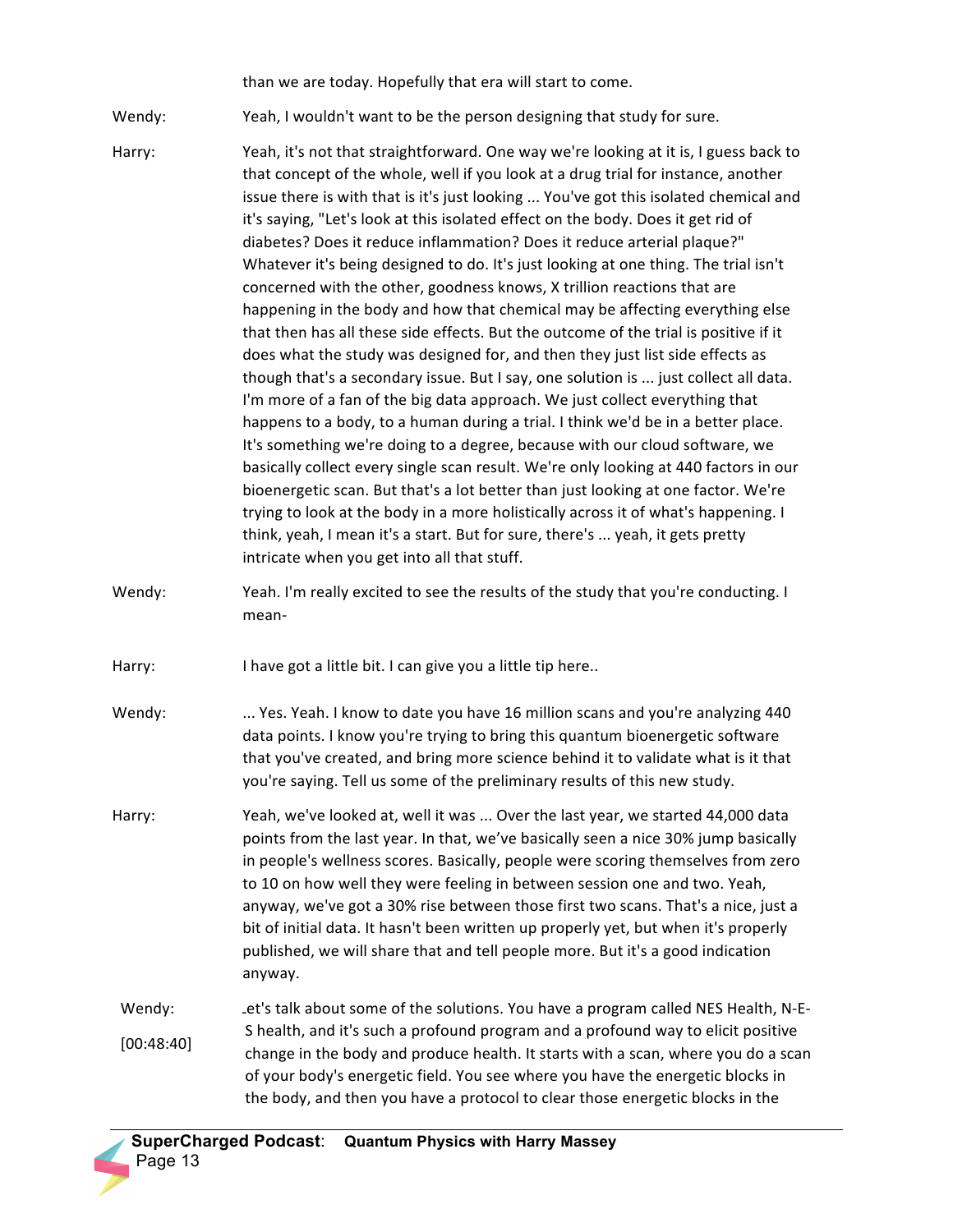body. There's so much more too that that's a very simple explanation. Why don't you tell us about that?

- Harry: Sure. It's pretty easy really, but basically yeah, if you put your hand on this device, we can basically the scan your overall body-field, which really from this quantum aspect we're basically at how that communication network is working basically in your body or what we call the body-field. It's identifying any distortions in that communication network, which ultimately gives us a very, very strong indication of the health and performance of all your different body systems, or organ systems. From that, we're basically able to unblock and release a lot of the energy flow back in the end. We call that program BREAKTHROUGH BIOENERGETICS. It's pretty simple, but you can basically go and see a bioenergetic practitioner, either in person or you can do it remotely and basically the company just drop ships you a scanner, and it puts you in touch with a practitioner or a coach, and off you go. Then basically that's just between you and the practitioner.
- Wendy: [00:50:15] Tell us about the protocols you used to correct energetic functioning in the body. You have something called Infoceuticals, and then you have something called a miHealth device. Can you tell us about those?
- Harry: Sure. An Infoceutical, that is a bit of a big ... well, it's not so big a question, but basically it's this idea that we were talking about earlier of information is able to influence patterns of energy, and how information is really this master control system of life. We're basically able to imprint information into a liquid, which not so dissimilar to the idea of homeopathy. Basically, when you drink that liquid, that information basically goes into your bodyfield and helps to correct the control system of the body-field.
- Wendy: Oh, interesting. Yeah. I've been taking Infoceuticals for well over a year now. I've really been surprised by how much better I feel. I sleep better, my mood is better, my energy is better, my overall health is better because of the positive changes I've experienced from eliciting change in my body's energetic field, by feeding it corrective information. Let's talk about the miHealth device.
- Harry: Yeah. The miHealth is basically a combination of 10's which is basically electrostimulation and PMF, which is pulsed electromagnetic frequencies, and this concept of information. But the short version is, we put information in on to an electrical signal and you can basically release any energy blockages in a particular area of the body just by placing the device on or near that particular part.
- Wendy: Yeah. If anybody that wants to learn information about that, we have a podcast from Cyril Bourke and Harry talking about the miHealth device. Very, very interesting podcast. There's a lot of details. Tell us where one can learn more about trying out NES or even becoming a NES Health